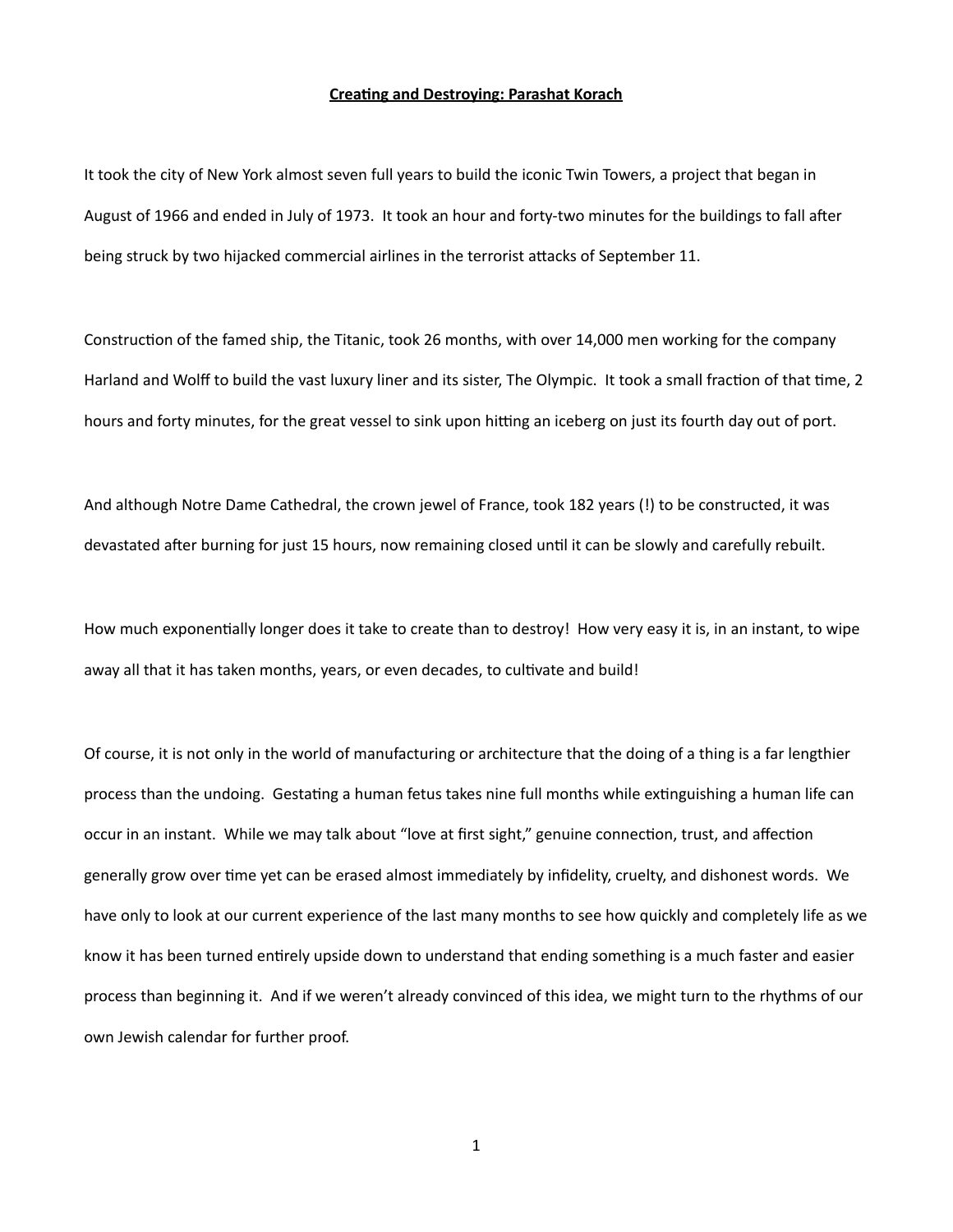This past Monday and Tuesday we celebrated Rosh Hodesh Tammuz, ushering in a new Hebrew month as well as a sacred period in the Jewish year. In less than two weeks we will commemorate the fast day of Shiva Asar b'Tammuz (the 17th of Tammuz) which marks when the walls of Jerusalem were first breached, leading to the destruction of the Second Temple less than a month later. In fact, the days between Shiva Asar b'Tammuz and its sister observance, Tisha B'Av, are known as *bein ha'mtzarim* - [the time] between the straits - during which we adopt certain postures of mourning - putting weddings on hold, avoiding live music, letting our beards and our hair grow. We also read a series of special haftarot each Shabbat of these three weeks, the so called *haftarot d'puranuta* (haftarot of admonition), which remind us of the upcoming holy day with their themes of sin and punishment and their provenance (at least for the first two) from the prophet Jeremiah, the same person traditionally held to have written the Book of Eicha chanted on Tisha B'Av.

These three weeks of sadness, mourning, and admonition come to an end, and then immediately the Jewish calendar pivots in a different direction. For the next seven Shabbatot, we again read a series of special haftarot, this time called the *haftarot d'nechamata* (haftarot of consolation), which bring us through the months of Av and Elul, right up to Rosh Hashanah itself. While the themes of the *haftarot d'puranuta* focus on sin and destruction, the *haftarot d'nechamata*, all taken from the Book of Isaiah, emphasize healing and rebuilding - moving from the devastation and loss of the Temple to the optimism and promise of the High Holiday season. "Nachamu, *nachamu ami*," we chant, "Comfort, oh comfort, my people" (Isaiah 40:1). The destruction and subsequent yearning for repair of the *Beit HaMikdash* (Temple) parallels the distancing and subsequent yearning for return back to God that has occurred over the course of this past year since we last gathered for the Days of Awe.

We notice, of course, that there are but 3 *haftarot d'puranuta* and 7 *haftarot d'nechamata* - that, once again, destroying comes quicker than rebuilding. Perhaps this is because it is unpleasant to sit in a space of pain, shame, and loss, far easier to speed through difficult warnings and rebukes towards gentle words of comfort and hope. Or perhaps it is that we wish to emphasize that *rachamim*, Divine compassion, will always be greater than *din*, Divine judgment -- a theme that we will again lift over the High Holidays when we ask for forgiveness of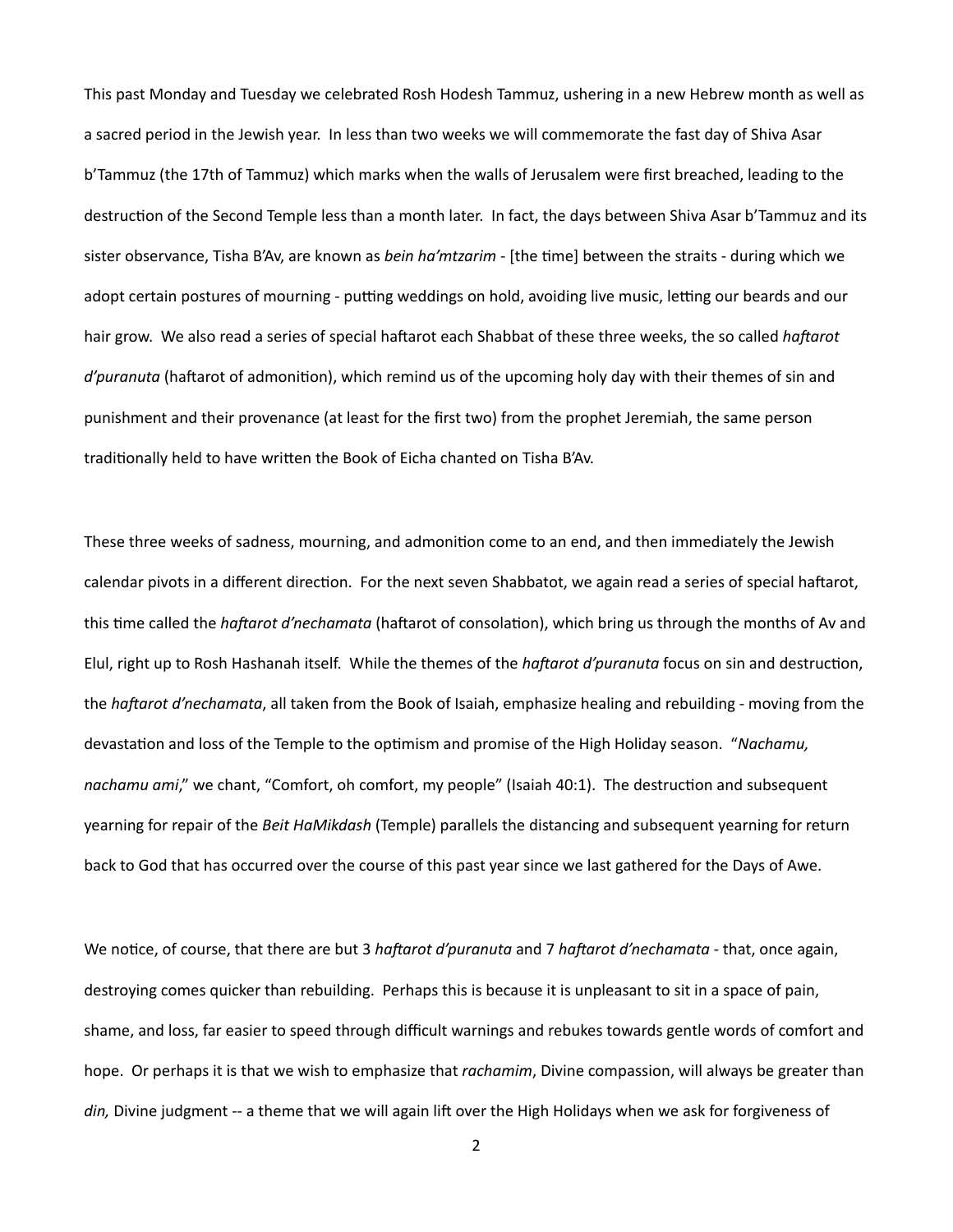which we may not truly be worthy. But I think that the rabbis, too, had one more lesson in mind when they structured the readings of these summer months so that the ratio of *puranut* to *nechama* lay in favor of the latter. They were reminding us that it is far quicker to destroy than it is to rebuild.

What a blessing it is to be back together in our beloved Milstein Sanctuary this morning, those here in person and those joining us online all coming together to create our *kehillah kedosha* - our sacred community and extended family here at TIC. How we have missed seeing the familiar, soothing sites of our bimah, hearing the stirring words of the *kedushah* and other prayers, watching the Torah lovingly taken out of the ark and processed around, then read - from its sacred scroll - the beginning of the *parasha* until its very end. How good it is to experience a service that looks and feels so much more like that to which we are accustomed, worshipers together, in one place, sitting in shul rather than in private homes. How hopeful it feels to have this period of exile brought on by the Coronavirus lift, just a bit, as we carefully re-enter our congregation and rededicate it through prayer and fellowship.

It is far quicker to destroy than to rebuild, far easier to shut something down than to open it back up, far less complicated to end than to begin - although each has its challenges, to be sure. While it was deeply painful and disorienting to watch our synagogue shut its doors so suddenly back in March, our path forward at the time was relatively clear given the strong, unified recommendations from public health and government officials. While the hardships of closing down affected each of us in different ways - b'nai mitzvah families rethinking their simcha, new mourners saying Kaddish via Zoom, the more traditional amongst us left without any real way to engage in communal Shabbat morning worship - we were all essentially in the same boat: separated from one another and doing our best to find connection online. The situation was not at all what we would have wanted but it did have some comforting elements of clarity and being on a level playing field.

Opening up our synagogue is so welcome, so joyful, so optimistic - and yet it is also so complicated! As the texts of this season remind us, there is little so painful as exile - feeling that one has been cast out of the spiritual

3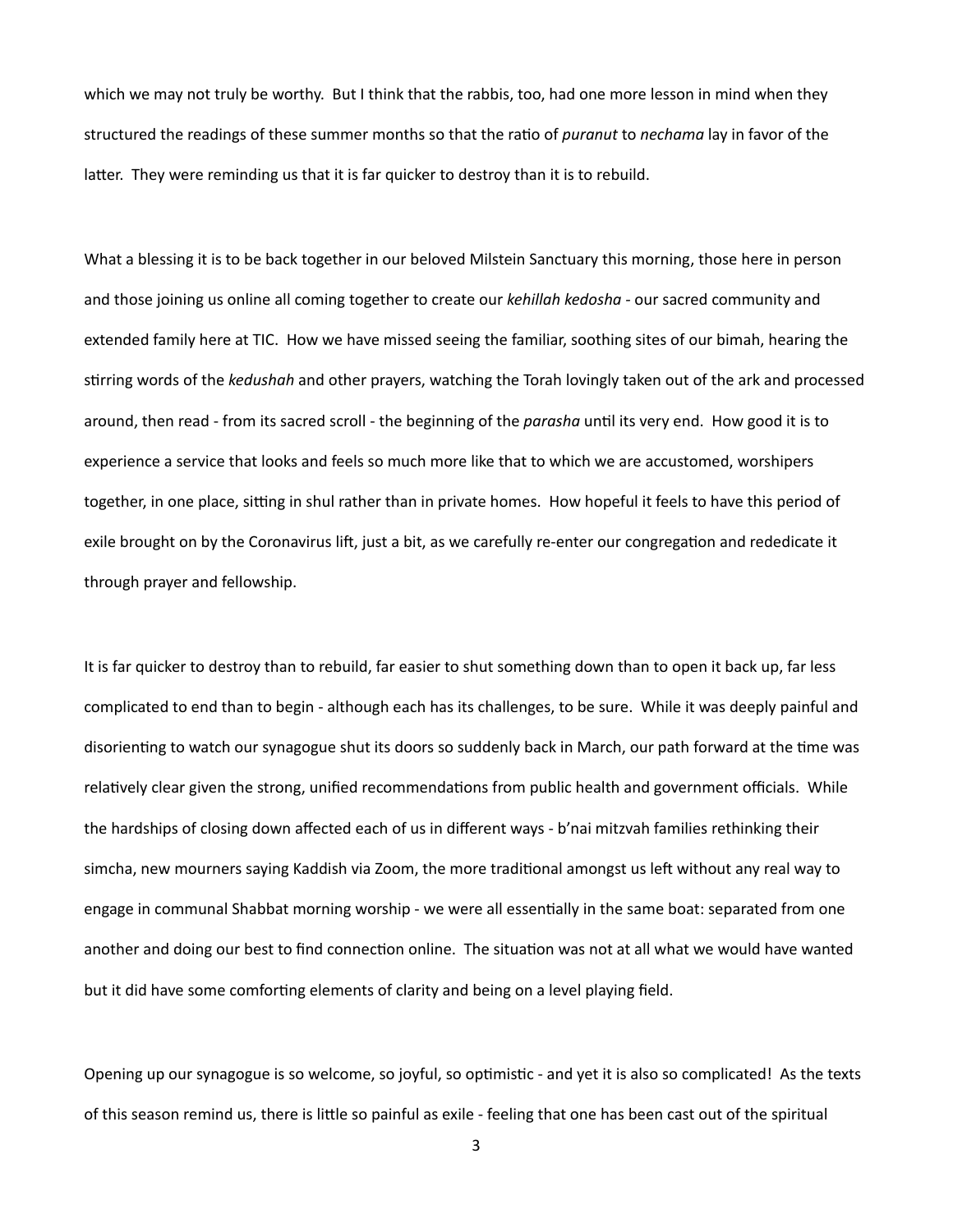home that one loves and forced to live apart. The many members of our congregation who will not yet feel comfortable entering the doors of TIC for quite some time may find it both moving and also difficult to see others do what they themselves cannot. "Hashievenu Adonai elecha v'nashuva hadesh yameinu c'kedem" concludes the Book of Eicha, "Take us back, O Lord, let us come back." (Lamentations 5:21). This is what all of us so very desperately want at this moment!

So too, shutting down has a relatively clear path whereas opening up is filled with questions. How do we maximize participation while ensuring the highest levels of safety? How do we maintain the feeling of being one, unified community while some are virtual and others in person? What will the High Holidays be like? How do we balance the many different, unique, and idiosyncratic needs of individual members and small groups with best using our limited resources to serve the community as a whole? While closing our building took place over the course of a few short hours in March, I imagine that re-opening in a way that is safe, seamless, and inclusive may take a little bit longer to get things just right. We appreciate your partnership, patience, and wise, helpful feedback as we continue on this journey back towards home.

Just because a thing is long or challenging, however, does not mean that it's not also full of blessing. In fact, many of the metaphors used by Isaiah in the 7 *haftarot* of consolation emphasize the closeness and intimacy that exist between God and the Jewish people during these weeks of rebuilding -- a mother cradling her child, a storm-tossed ship finding safe harbor, a bride and groom delighting in one another with the fresh passion of new love. And indeed these haftarot also indicate that far from leaving Israel diminished, the experience of exile and return actually strengthens our people as God "has clothed [us] with garments of triumph and wrapped [us] in a robe of victory" (Isaiah 61:10), our "victory emerg[ing] resplendent and [our] triumph like a flaming torch" (Isaiah 62:2). Indeed, it is often true that individuals and communities emerge from times of struggle unexpectedly changed for the better - relationships deepened, values clarified, gifts no longer taken for granted, resilience and strength built up. On this first Shabbat back in our beloved sanctuary may we hope and pray that

4